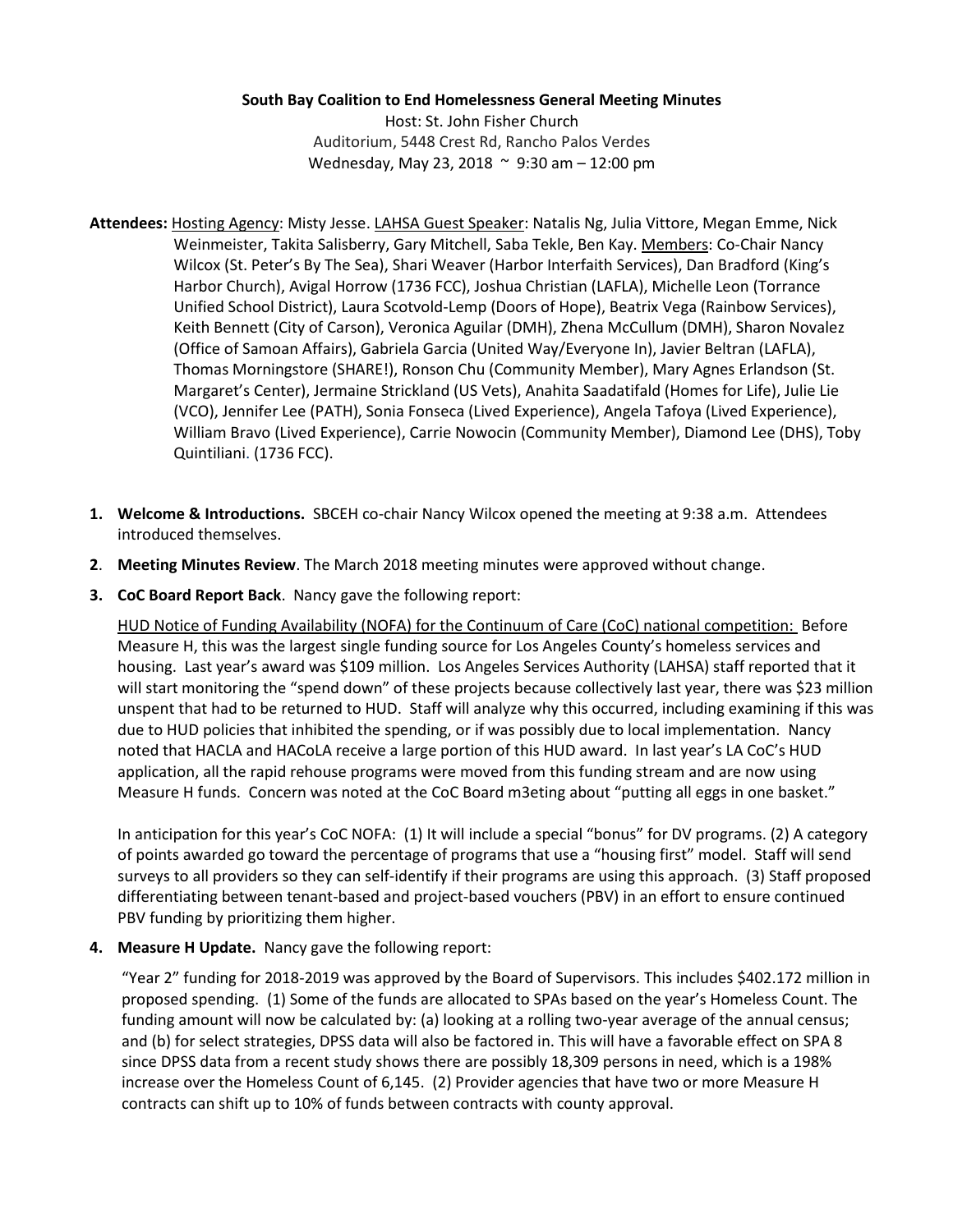**5. Advocacy Committee Report Back**. Paul Stansbury reported that: (1) CSH is asking for advocacy in supporting pending state housing legislation. (2) [Exodus Urgent Care Center](https://www.exodusrecovery.com/harbor-ucla/) opened on the Harbor/UCLA Medical Center campus, offering 24-hour psychiatric crisis center available "24/7" 365 days a year. (3) California's Senate Bill 1206, "No Place Like Home Act of 2018" championed by Senate Pro Tem Kevin De Leon, will be on the November ballot to get voter approval to spend \$2 billion from the MHSA funds for housing.

Gabriela Garcia with United Way's "Everyone In" campaign explained their efforts to provide advocacy with local communities around the development of additional new shelters and housing units.

- **6. SPA 8 Coordinated Entry System (CES) Update**. SPA 8 CES Director Shari Weaver gave the following report:
	- 1. Harbor Interfaith is the lead organization for the CES Single Adults, Youth & Families systems. As the end of this year's contract period (7/1/17 to 6/30/18) is near, these are the goal attainment through the end of April:
		- a. Assessments:
			- Single Adults 561 YTD / Goal 240
			- Youth 88 YTD / Goal 40
			- Families 731 YTD / Goal 450
		- b. Outreach Engagement
			- Single Adults/Youth/Families 459 YTD / Goal 101
				- Outreach has improved this year with the implementation of the Regional Outreach Coordinator. It has been her responsibility to coordinate with all existing outreach teams in SPA 8, which includes LAHSA Homeless Engagement Team (HET), MHA – E6 Multi-Disciplinary Team, VA Outreach, CES Outreach & DMH SB-82 team. She is responsible for dispatching appropriate outreach to calls for service and also to coordinate proactive outreach to hotspots and encampments. As a result, this has reduced duplicated efforts to engage those living in the streets and increase connections to housing resources. She has also worked closely with law enforcement in each of the 27 communities to develop better working relationships to address homelessness in their respective neighborhoods.
		- c. Rapid Rehousing
			- Single Adults 31 YTD / Goal 15
			- Families 170 YTD / Goal 140
			- Youth 4 YTD / Goal 5 An additional 11 Youth were placed in Independent Living Programs for former Foster Youth.
		- d. Housing Navigation (for higher acuity/chronically homeless single adults)
			- Permanently placed 79 YTD / Goal 50
		- e. Prevention (for those that are imminently at risk of losing their housing)
			- Single Adults & Youth (new funds started in April) 1 YTD / Goal 18
			- Families 63 YTD / Goal 40
	- 2. New this year:
		- Hospital Liaison working with 5 hospitals in the South Bay to coordinate with discharge planners and connect homeless patients to housing resources.
		- A grant to work with the City of Redondo Beach we have a full Outreach/Housing Navigator that works closely with Redondo Beach PD targeting the homeless that they most frequently encounter.
		- Legal Services for all populations.
	- 3. Harbor Interfaith has also obtained funding from Long Beach CoC and in April 2018, opened 13 units of Permanent Supportive Housing at Century Villages at Cabrillo. To date 9 new residents have been